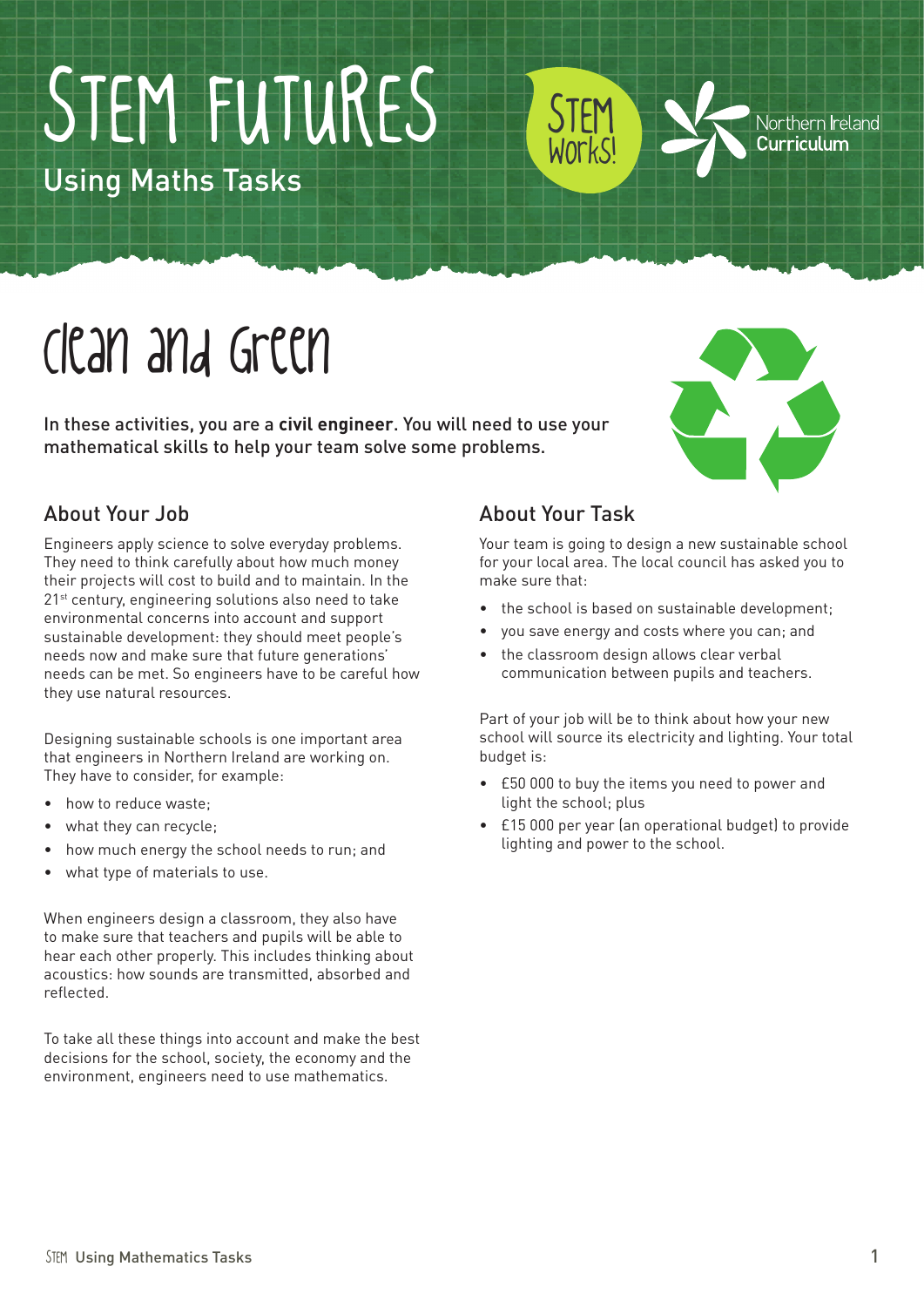### Activity 1

### The Cost of Electricity

The school will need whichever method you choose for providing electricity to last a long time. You're going to work out the costs of several methods over a design life of 50 years.

> 1.1 (a) What is your total operational budget sources, as shown in Table 1. for the school over a period of 50 years?

(b) Taking initial costs into account, what is your overall budget for these 50 years?

Your colleagues have estimated that the school will use about 30 000 kilowatt-hours (kWh) of electricity per year. (This doesn't include any energy-saving technologies you might choose to use later). This electricity could come from one of three different

#### Table 1: Options and Cost of Producing Electricity

| <b>Technology</b>                                           | <b>Purchase Cost</b> | <b>Rates and Running Costs</b>                                               |
|-------------------------------------------------------------|----------------------|------------------------------------------------------------------------------|
| Option 1: Standard electricity provider<br>only             | £0.00                | 30 000 kWh at 13.19p per kWh                                                 |
| Option 2: Standard electricity provider<br>plus solar power | £50 000.00           | 13.19p per kWh for 20 000 kWh of<br>electricity                              |
| (Solar power can generate 15 000 kWh<br>per year)           |                      | Solar power for the remaining 10 000<br>kWh                                  |
|                                                             |                      | Sell 5000 kWh of solar power per year<br>back to the grid at 15.00p per kWh  |
|                                                             |                      | Annual maintenance costs: 1% of<br>purchase price                            |
| Option 3: Standard electricity provider<br>plus wind power  | £20 000.00           | 13.19p per kWh for 15 000 kWh of<br>electricity                              |
| (Wind power can generate 25 000 kWh<br>per year)            |                      | Wind power for the remaining 15 000<br>kWh                                   |
|                                                             |                      | Sell 10 000 kWh of wind power per<br>year back to the grid at 15.00p per kWh |
|                                                             |                      | Annual maintenance costs: 1% of<br>purchase price                            |

1.2 Over the 50 years, which option will be the least expensive for the school?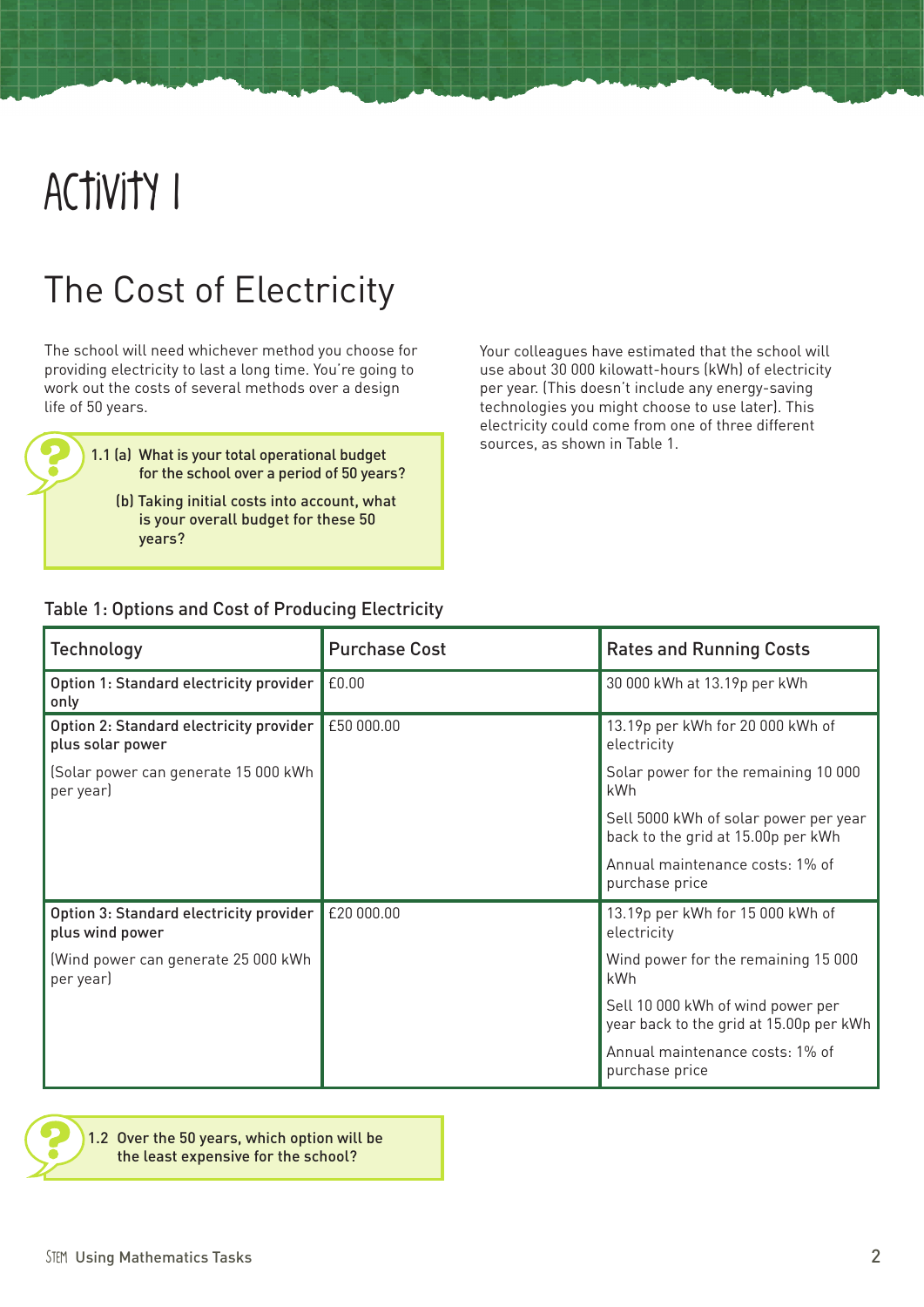### Activity 2

### Light Options

You might be able to reduce the 30 000 kWh of electricity that the school needs, depending on the type of lighting that you choose. You have three options, as Table 2 shows.

#### Table 2: Options for School Lighting

| <b>Technology</b>                   | <b>Units Needed and Purchase</b><br>Cost | <b>Rates and Running Costs</b>                                               |
|-------------------------------------|------------------------------------------|------------------------------------------------------------------------------|
| Option 1: Standard light bulbs      | 500 at £1.00                             | 60 W bulb on 8 hours a day at 13.19p<br>per kWh                              |
|                                     |                                          | Annual replacement: 10% of bulbs                                             |
| Option 2: Energy saving light bulbs | 500 at £8.00                             | 13.19p per kWh for 20 000 kWh of<br>electricity                              |
|                                     |                                          | Solar power for the remaining 10 000<br>kWh                                  |
|                                     |                                          | Sell 5000 kWh of solar power per year<br>back to the grid at 15.00p per kWh  |
|                                     |                                          | Annual maintenance costs: 1% of<br>purchase price                            |
| Option 3: Sun pipes/Skylights       | 300 at £100.00                           | 13.19p per kWh for 15 000 kWh of<br>electricity                              |
|                                     |                                          | Wind power for the remaining 15 000<br>kWh                                   |
|                                     |                                          | Sell 10 000 kWh of wind power per<br>year back to the grid at 15.00p per kWh |
|                                     |                                          | Annual maintenance costs: 1% of<br>purchase price                            |

2.1 Over the 50 years, which option will be the least expensive for the school?

> How much electricity can the school save by using this option instead of the other two technology options?

- 2.2 How much money can the school board save by using natural light to power and light the school?
- 2.3 Based on all the information in your client's budget, can you afford the technologies you would like to choose for electricity and lighting? Do you have to make any compromises? If so, what could you do? 2.4 What advantages and disadvantages are associated with generating electricity from technologies that rely on natural light?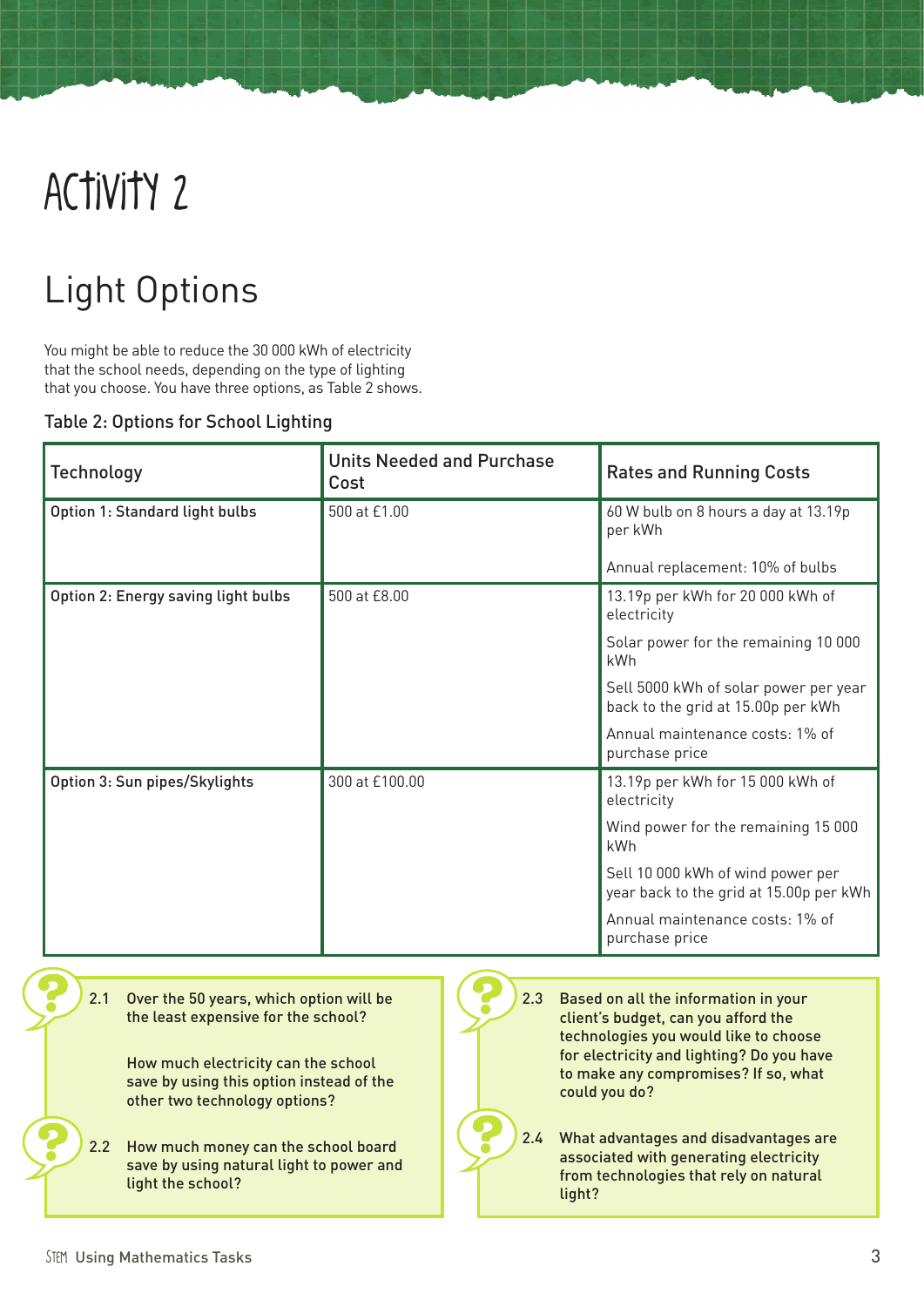### Activity 3

### Classroom Acoustics

You experience acoustics in action all the time. For example, when you make a sound in an empty room, you might notice that there are echoes. This is because bare walls, floors and ceilings absorb very little of the sound, so you hear some sound reflecting off these surfaces as an echo. In a room with furniture, carpet and curtains, however, you might notice very few echoes – or none at all – because the materials absorb a lot of the sound.

By calculating what's called reverberation time, you can make sure that the acoustics in your classroom design are suitable. If the reverberation time is low, it means:

- most of the sound is being absorbed:
- very little sound is reflected or transmitted; and
- it might be difficult for teachers and pupils to hear one another.

If the reverberation time is high, it means:

- most of the sound is being reflected;
- this adds reflections (or echoes) to the original sound; and
- • it might be difficult for teachers and pupils to hear one another clearly.

#### The reverberation time for your classroom should be from 0.7 to 0.8 seconds.

To calculate reverberation time, engineers and scientists usually use:

- a gun that fires blanks:
- a sound level meter (or 'decibel meter') that measures how long it takes for the noise from a gunshot to be reduced by 60 decibels; and
- • a mathematical formula Sabine's formula.

Before you can use Sabine's formula, you need to find out the room's absorption (A). This takes into account:

- the area of each surface  $(s)$  of the room (walls, ceiling and floor; teachers and pupils also absorb sound, but this is usually ignored in calculations); and
- the absorption coefficient (a) of each type of surface, which is usually determined by a laboratory test.

The formula to calculate a room's absorption is:

$$
A = \sum s \alpha
$$

Sabine's formula is:

$$
T = 0.161 \frac{V}{A}
$$

In the formula:

T is the reverberation time, in seconds

- V is the volume of the room, in cubic units
- A is the absorption of the room, in square units.

#### Classroom Data

- • A cuboid classroom has a height of 3 metres and walls of 4 metres and 6 metres.
- • The ceiling is made of plasterboard that has an absorption coefficient of 0.12.
- Three of the walls are made of blockwork with plasterboard, which has an absorption coefficient of 0.18.
- • The other wall, one of the longer ones, is entirely made of glass with an absorption coefficient of 0.05.
- The floor is clad with timber, giving an absorption coefficient of 0.15.

Use the background information provided and the classroom data to solve the following problems.